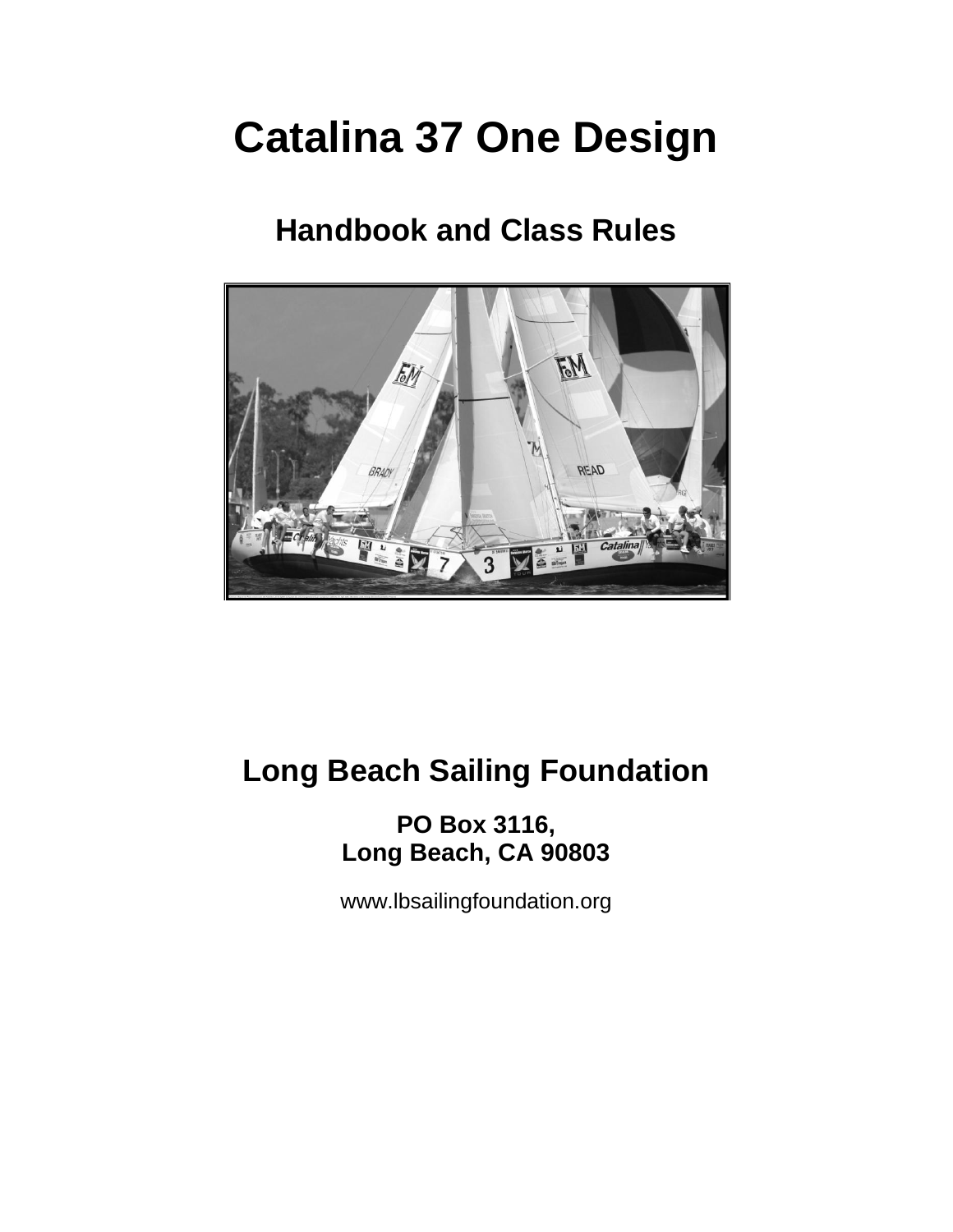# **Catalina 37 One Design**

# **Class Constitution**

### **ARTICLE I – Name**

The name of the organization shall be Catalina 37 One Design Class Association, hereafter referred to as the Association.

The Handbook and Class Rules governs the use of Catalina 37 One Designs (hereafter referred to as the Fleet) during racing events, and provides a structure for managing Association races. All sections of this document shall here after be referred to as the Rules.

The Names "Catalina" and "Catalina Yachts" including any indicia or logos used in conjunctions with these names are copyrights owned by Catalina Yachts, located in Woodland Hills, California.

### **ARTICLE II – Objective**

The objective of the Association is to provide safe, enjoyable and educational racing experiences for sailors on a national and international level; in a variety of competition formats including match racing, fleet racing, team racing and racing instruction.

### **ARTICLE III – Fleet**

The fleet shall be limited to Catalina 37 One Design boats owned, operated and chartered by the Long Beach Sailing Foundation.

### **ARTICLE IV - Membership**

Membership in the association shall be required for all individual Charters during each calendar year. The Long Beach Sailing Foundation Board shall set the class dues.

Corporate or organizational charters shall not be eligible for Association membership. Membership status shall be used to determine eligibility to apply for charter use of the fleet during the calendar year. Association members shall retain no other rights or responsibilities for administration of the fleet.

Yearly membership dues shall be \$30.00 and shall be payable upon first charter of the year for each individual.

### **ARTICLE V - Administration**

Administration of the Association and of the Fleet shall be governed by the Long Beach Sailing Foundation.

LBSF Board members shall meet on a regular basis to determine administrative goals, procedures and objectives for the Association, to set its annual racing calendar, to oversee maintenance and upgrading of the Fleet, and to set prescriptions for chartering of the Fleet. The LBSF Board shall consist of a President, Vice President, Secretary, Treasurer, and six directors.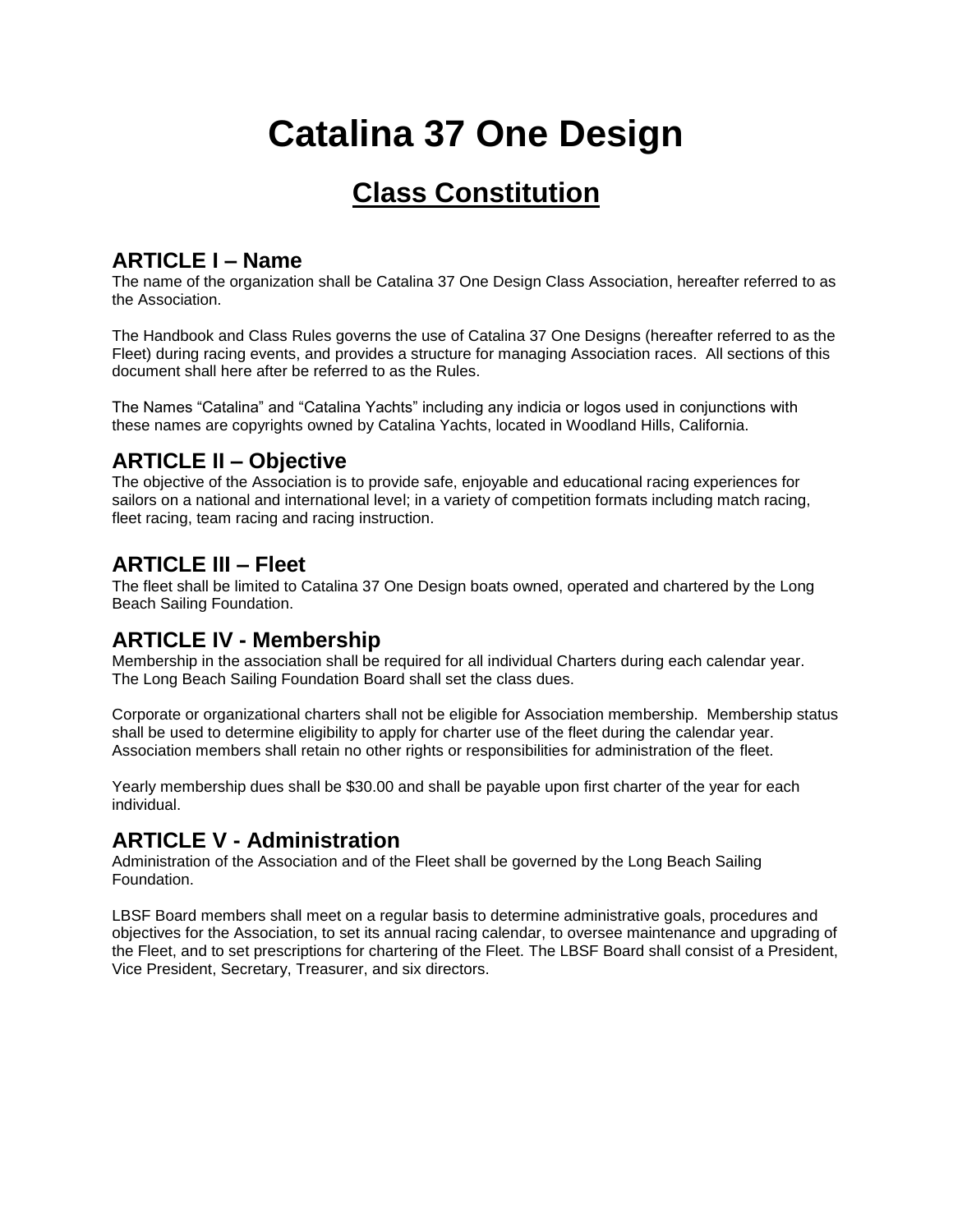# **Class Rules**

#### **1. LANGUAGE**

- 1.1 The official language of the Association shall be English.
- 1.2 In cases of rules interpretation, the words "shall" and "must" are mandatory; the word "may" is permissive.
- 1.3 For Fleet Racing events, no changes to the boats shall be permitted without prior written authorization by the Association or a so authorized delegate of the Association. For Match Racing events these rules shall not apply.

#### **2. EQUIPMENT**

- 2.1 Catalina 37's provided for charter by the Long Beach Sailing Foundation shall be held alike in all practical aspect of performance; including by not limited to:
	- a. Hull size, shape, cleanliness and weigh.
	- b. Type, operation and tuning of standing rigging.
	- c. Type and operation of running rigging.
	- d. Sail type, size, weight and condition.
	- e. Number and performance of safety, docking and storage equipment.
	- f. Size, weight and cleanliness of keel and rudder.
- 2.2 The Fleet is provided for charter in proper operation and competitive condition.

a. Deficiencies noted by a charter shall be submitted to an LBSF representative, in writing prior to commencement of the charter.

b. After charter checkout, a boat's condition shall be the sole responsibility of the charterer. Damage other than normal "wear and tear" (breakage of equipment **while being used properly**) shall be repaired by the LBSF and paid for by the charterer either via invoice or out of the original damage deposit. See Appendix B for proper use/operation of rope clutches and main sheet tune and traveler.

2.3 The Fleet shall be sailed "as-rigged."

a. NO ADJUSTMENT to standing rigging is permitted. Headstay, backstay, upper and lower shrouds and upper and lower lifelines shall remain fixed and sealed at all times. b. The companionway storage box shall remain attached to the boat at all times and shall not be tampered with in any way.

c. Running rigging shall be connected as used in accordance with Appendix A: Rigging Requirements. Running rigging shall not be added or removed.

- 2.4 The following additional equipment is permitted while racing:
	- a. Yarn, thread or sail cloth telltales may be attached anywhere in the rigging.
	- b. Masking tape or vinyl rigging tape may be attached anywhere above the waterline.
	- c. Hand bearing compass, normally equipped sail/rigging repair kit, watch or timer,

code flag chart, code flag "B", bosun's chair, VHF radio, personal sailing gear and binoculars.

- 2.5 The following proved equipment shall be onboard and rigged at all times while racing:
	- a. Three winch handles
	- b. Two genoa lead turning blocks
	- c. Two spinnaker turning blocks
	- d. Three spinnaker Foreguy blocks
	- e. Two genoa sheets
	- f. Two spinnaker sheets and two spinnaker afterguys
	- g. One spinnaker foreguy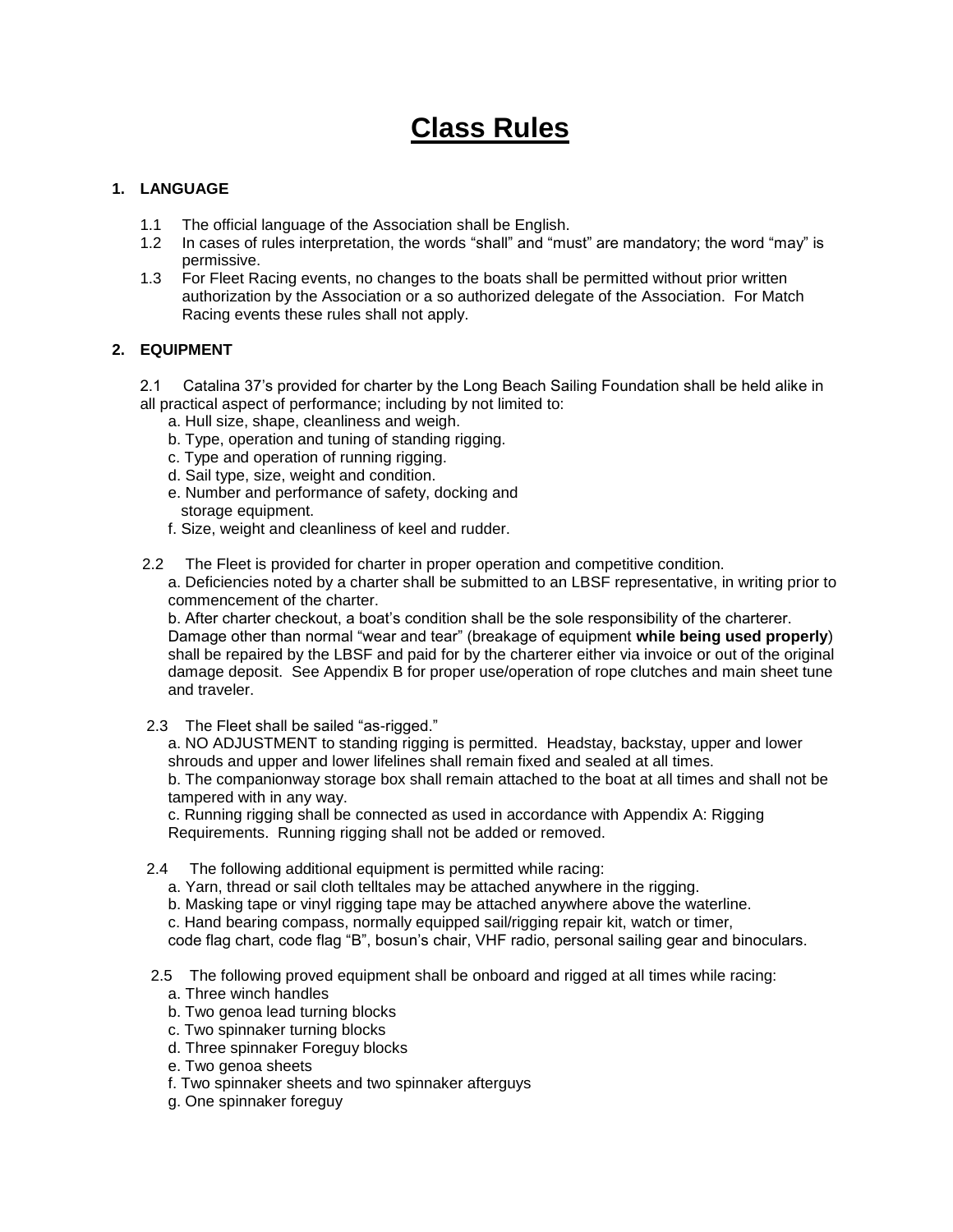- h. One spinnaker pole
- 2.6 The following safety, dockage and storage gear shall be onboard at all times:
	- a. Wearable PFD's for each person onboard
	- b. Emergency tiller assembly
	- c. Bilge pump and handle
	- d. Three dock lines and two fenders
	- e. Anchor and anchor rode
	- f. Horn, bell or whistle
- 2.7 The following are PROHIBITED:
	- a. The use of duct tape
	- b. Additional sheets or running rigging
	- c. Winch handles not supplied with boats

d. GPS, Loran, computer or other electric device, except as noted in 2.4c and except as the US Sailing Offshore Championship events.

#### **3. CREW**

- 3.1 A minimum of seven crew members is required for all events
- 3.2 Event administrators may require more than seven crew members to be on board

3.3 When no restriction on the number of crew members is specified in a Notice of Race**, any number of crew members greater than seven, but no more than twelve may sail.**

3.4 Charterers, skippers or competitors may be required to submit a listing or resume of their sailboat racing experience prior to being accepted for charter at an Association regatta.

#### **4. WEATHER**

4.1 Racing shall be postponed or cancelled when the wind strength measured by the race committee exceeds 20 knots on or before the warning signal. At the race committee's discretion, if the wind has built to extreme excess of 20 knots during a race, the race committee may abandon that race.

4.2 Cancelled races shall not be grounds for refund of charter fees.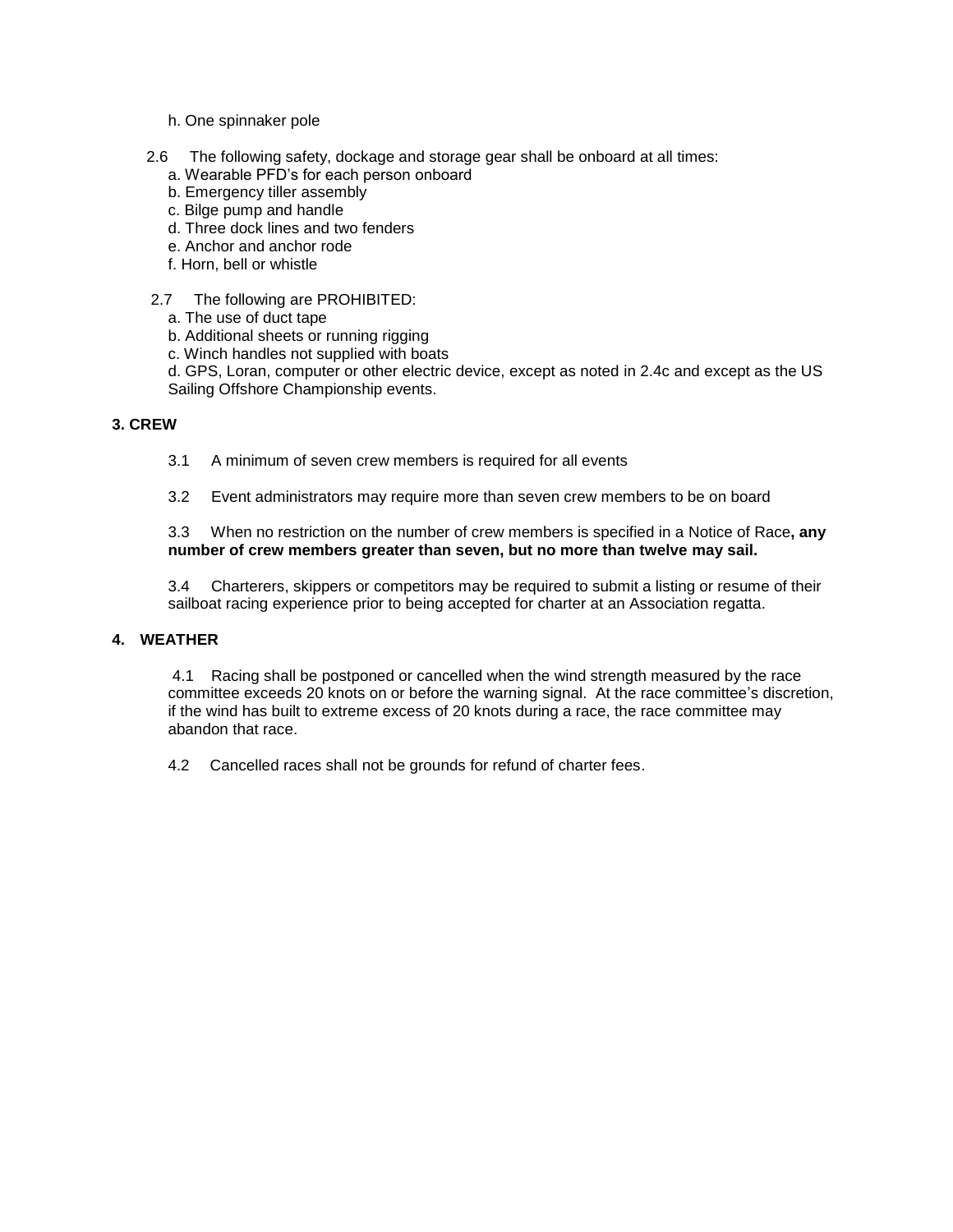## **Appendix A – Rigging Requirements and Procedures**

#### **1. STANDING AND RUNNING RIGGING**

1.1 Jib Sheets

a. Jib lead cars shall be attached to the jib tracks, with the detaining pin facing aft.

b. Jib sheets shall be led through the jib lead cars, through the turning block, and to the forward cockpit winch

#### 1.2 Spinnaker

a. The spinnaker foreguy shall be rigged as a two-to-one purchase system, with the tails deadended at the foreguy cleats. All three foreguy blocks shall be attached (one on the spinnaker pole, two on foredeck eyestrap).

b. The spinnaker afterguy shall lead from the forward cockpit winch through the afterguy deck block, **then inside the lifelines to the sail.**

c. The spinnaker sheet turning blocks shall be attached to the outer, aft eyestraps near the shearline. The spinnaker sheets shall lead **through these turning blocks and inside the lifelines**.

d. The spinnaker pole shall be gybed **with its inner (mast) end attached at all times**. (i.e. dip pole gybes).

#### **2. ENGINE CONTROLS**

2.1 The gear shift selection lever **shall be in reverse at all times while under sail.**

2.2 The prop shaft shall be properly aligned, with the white paint stripe pointed vertically upward.

#### **3. SAILS**

3.1 The mainsail, genoa and spinnaker provided for class racing shall not be altered or substituted and shall be flown as intended at manufacture, ie, from each three provided reinforced corners

3.2 Sail substitution may be made in the case of tearing or damage, by approval of and LBSF representative, race committee official or judge. Any substituted sail must be in similar competitive condition.

#### 3.3 Mainsail

- a. Four battens shall be inserted into batten pockets
- b. The main halyard, outhaul shackle, clew strap, tack pin and Cunningham hook must be attached

3.4 Genoa

 a. All luff hanks must be attached to the forestay **and wrapped with electrical tape to prevent tears in spinnaker**

#### **4. RIGGING**

- 4.1 Purchase on all sail controls shall remain "as-rigged"
- 4.2 The boom vang shall be trimmed by hand**. No part of the boom vang purchase shall be led to any winch**

4.3 The spinnaker pole bridle system shall be used "as-rigged"; **NO adjustment, addition or removal of straps, wires or lines is permitted**

- 4.4 Adjustment to the genoa lead car location shall be made by hand
- 4.5 All halyards shall remain in the mast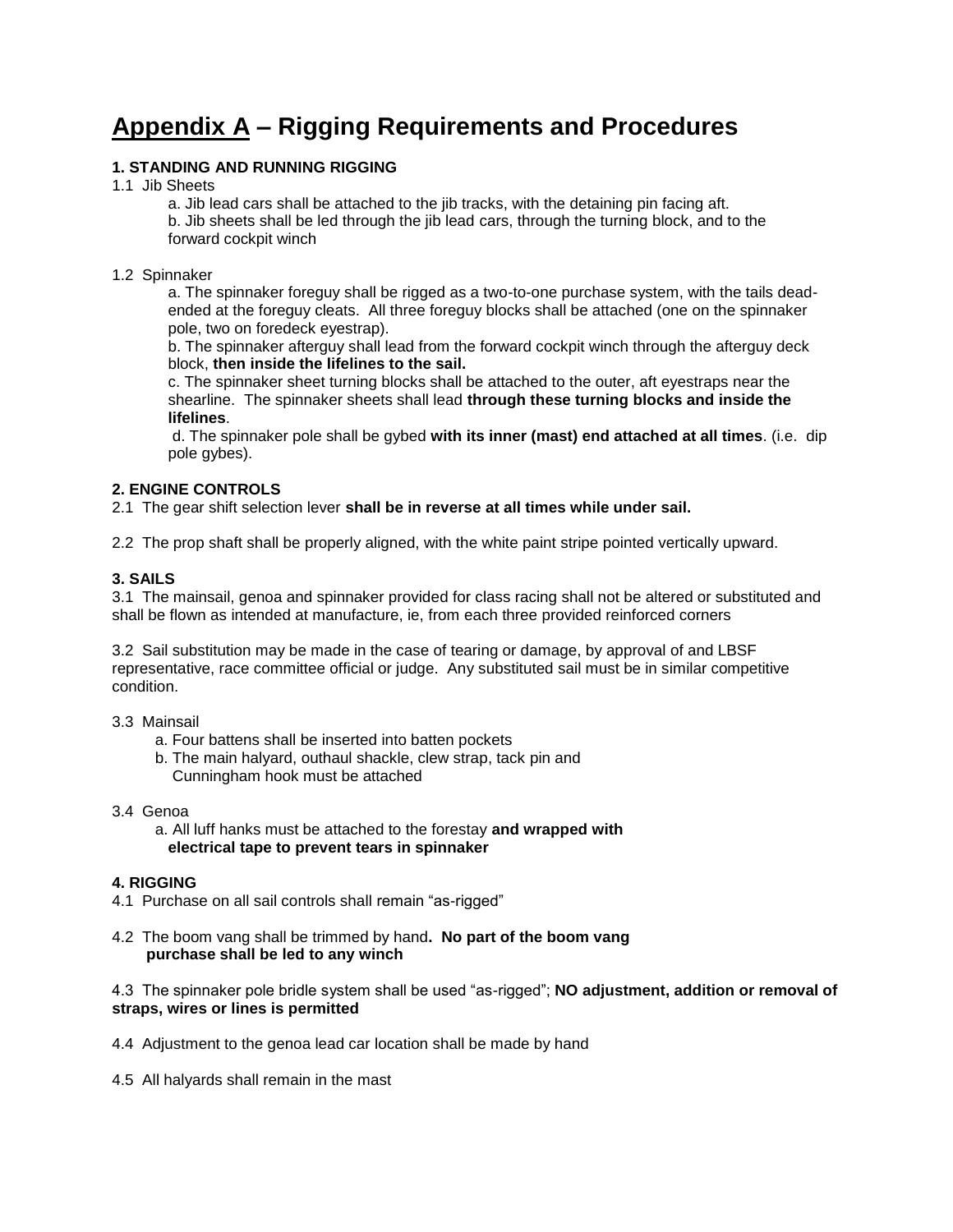### **Appendix B – Operation of Rope Clutches and Main Sheet Traveler**

Your charter agreement provides that the charterer is responsible any and all damages or lose suffered during the term of the charter, other than ordinary maintenance, regardless of fault. The following items are of particular note:

#### 1**. Rope Clutches**

When a Lewmar clutch is installed between a turning block and a winch the **same tension** must be loaded on the winch to release the cage in the clutch when you pull back the handle to release the clutch. All halyards on the Catalina 37s are set up with Lewmar rope clutches. The proper process to release the rope clutch and adjust the halyard is to load the tail section of the line on the forward self tailing winch, put it under load and under control. It is then safe to release the clutch handle and use the winch to make adjustments or release the halyard. Failure to properly utilize the rope clutches has resulted in an inordinately high number of clutches being damaged in previous of sailing seasons. This is a serious maintenance and safety issue.

**This type of damage is not considered damage due to normal wear and tear. Charterers will be responsible for the cost of repairs**. Please ensure that any of your crew handling the clutches and halyards clearly understands the proper and safe operation of the equipment.

#### 2. **Main Sheet Rigging**

The main sheet travelers on the Catalina 37s are set up with the traveler lines secured to the stanchions on both sides of the cockpit. This acts as a "preventer" by stopping the car from hitting the end stops. When the car is allowed to hit the end stop, the end cap on the car can be broken and the car damaged due to the loss of the ball bearings. Unfastening the traveler lines from the stanchion or attempting to adjust them in any way is in violation of the Catalina 37 class rules which requires the boats to be sailed "as rigged."

**Damage to the traveler car as a result of altering the set up of the traveler lines is not considered damage due to normal wear and tear. Charterers will be responsible for the cost of repairs.** Please ensure that any of your crew handling the mainsheet traveler clearly understand the proper set up of the traveler and the prohibition of making any adjustments to the preventers.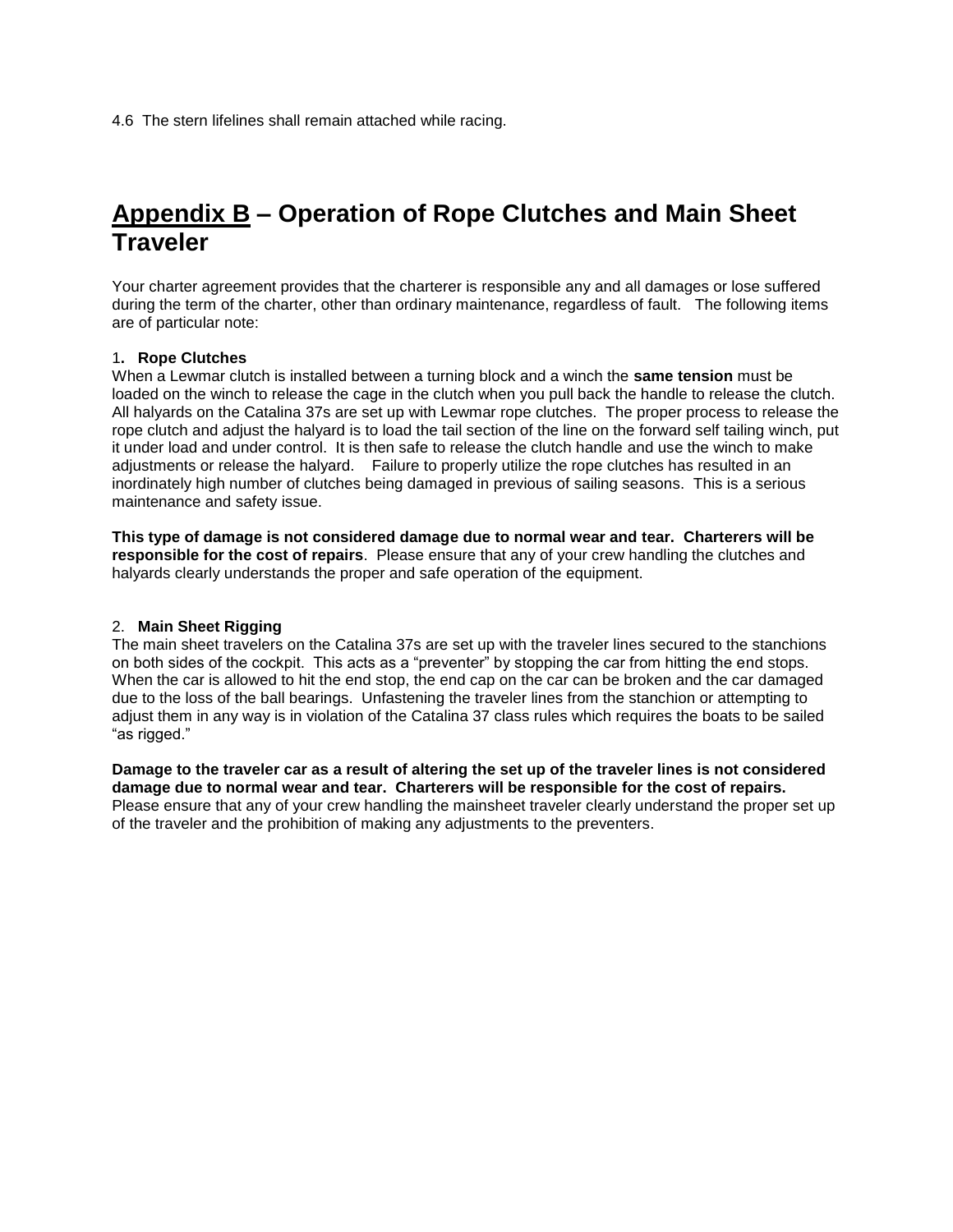

**A 501 (c)(3) organization** (760) 568-2163 lbsailingfoundation.org chartermanager@lbycsf.org

## **RULES FOR THE HANDLING OF CATALINA 37 BOATS**

### **1 GENERAL**

Boats shall be sailed as rigged. No adjustments, additions or subtractions to the standing rigging, of any kind, are permitted. While all reasonable steps are taken to equalize the boats, variations in performance, equipment supplied or sails shall not be grounds for redress, unless specifically authorized by an event NOR or SI.

### **2 PROHIBITED ITEMS AND ACTIONS**

Except in an emergency or in order to prevent damage or injury, or when directed by an umpire or official from the organizing authority otherwise, the following are prohibited:

- 2.1 Any additions, omissions or alterations to the equipment supplied.
- 2.2 The use of any equipment for a purpose other than that intended
- 2.3 The replacement of any equipment without the sanction of the Race Committee
- 2.4 Sailing the boat in a manner that it is reasonable to predict that significant further damage would result
- 2.5 Moving equipment from its normal stowage position except when being used
- 2.6 Boarding a boat without prior permission
- 2.7 Taking a boat from its berth or mooring without having paid the required damage deposit or having permission from the Race Committee, or, on race days, while the "AP" is displayed ashore
- 2.8 Hauling out a boat or cleaning surfaces below the waterline
- 2.9 Attaching lines to the fabric of spinnakers
- 2.10 Perforating sails, even to attach tell tails
- 2.11 Movement or detachment of companionway storage box
- 2.12 Adjusting or altering the tension of the standing rigging
- 2.13 Using a winch to adjust the mainsheet, backstay or boom vang
- 2.14 Adjusting life line tension
- 2.15 Cross winching of fore sails
- 2.16 Omitting any headsail car or turning block before sheeting onto a winch
- 2.17 The use of electronic instruments other than a compass, watch or timer and VHF radio.
- 2.18 Marking directly on the hull or deck with permanent ink.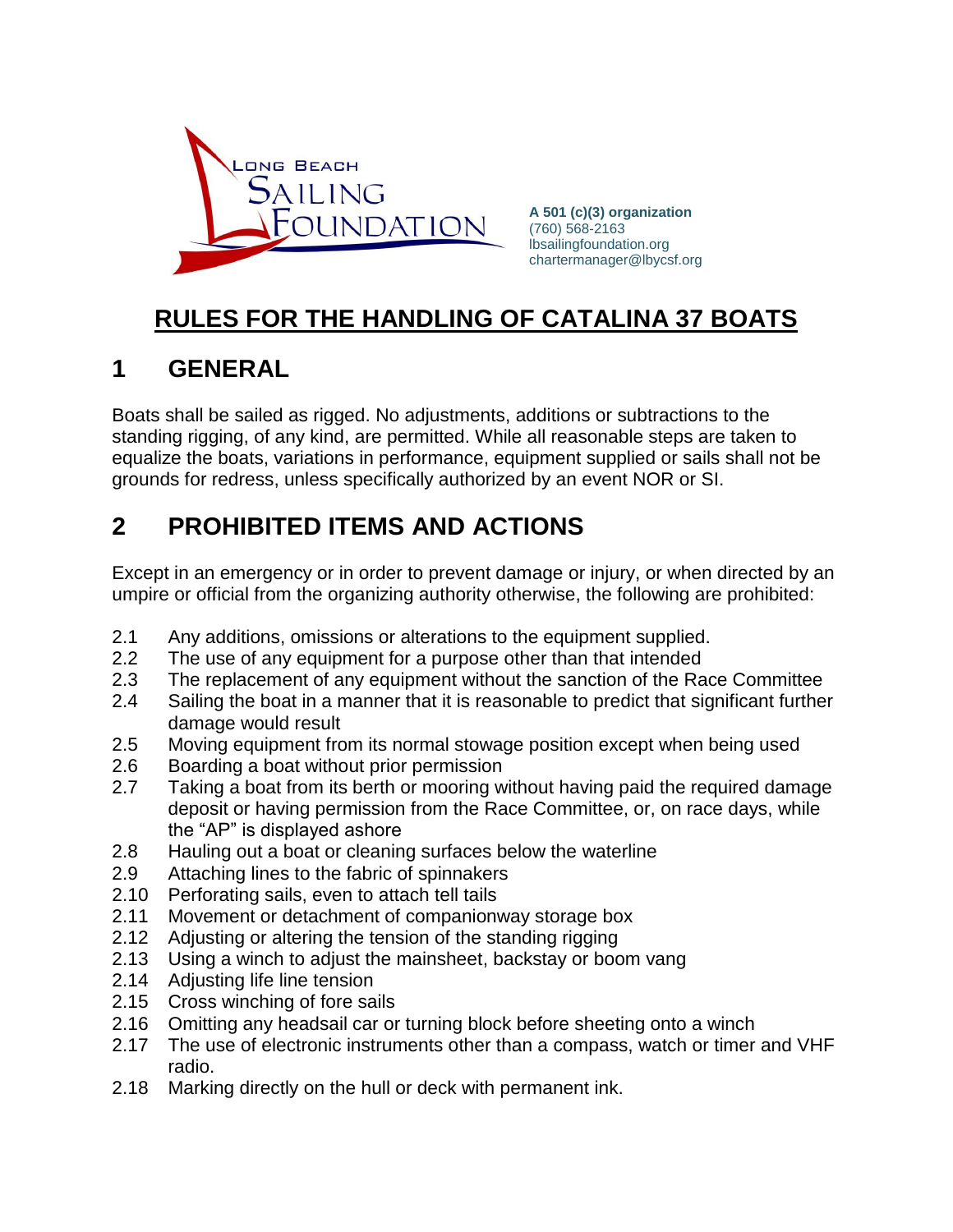- 2.19 After the starting signal and while sailing close hauled for more than 10 seconds, the main boom position shall be controlled only by using the mainsheet as it exits the blocks on the cockpit floor, by the boom vang or by the traveler.
- 2.20 End for end gybes spinnaker poles are to be gybed with the inner end attached to the mast at all times
- 2.21 Customization of spinnaker poles they are to be used as rigged without any additional equipment or modification. The length of the trip line shall remain as rigged.
- 2.22 Taking apart a winch
- 2.23 Removal of any of the battens from the mainsail while sailing
- 2.24 Use of duct tape anywhere on the boat
- 2.25 Writing instructions or making marks directly on the boat, unless on tape strips
- 2.26 Removal or addition of any running rigging
- 2.27 The use of winch handles not supplied with the boat
- 2.28 Adjusting the genoa leads by any means other than by hand.
- 2.29 Disconnecting the stern lifelines while racing

## **3 PERMITTED ITEMS AND ACTIONS**

The following are permitted:

- 3.1 A ditty bag containing:
	- a. Basic hand tools
	- b. Vinyl or masking tape
	- c. Line (elastic or otherwise, of 4mm diameter or less)
	- d. Marking pens
	- e. Tell tale material
	- f. Watches or timers, and/or a hand held compass
	- g. Shackles and clevis pins
	- h. Velcro tape
	- i. Boson's chair or climbing harness
	- j. Personal gear
- 3.2 Using the contents of the bag to:
	- a. Prevent the fouling of lines, sails or sheets
	- b. Attach tell tales
	- c. Prevent sails being damaged or falling overboard
	- d. Mark control settings
	- e. make minor repairs
- 3.2 A crewman is permitted to go aloft only to inspect the mast or rigging, or to make a necessary on-the-water repair while racing. Additional taping of spreader tips is not permitted by crews. If additional spreader tip taping is required, a repair request must be submitted to a Race Committee member for

handling by the regatta rigger.

3.3 Four dock lines and two fenders shall be carried aboard while racing.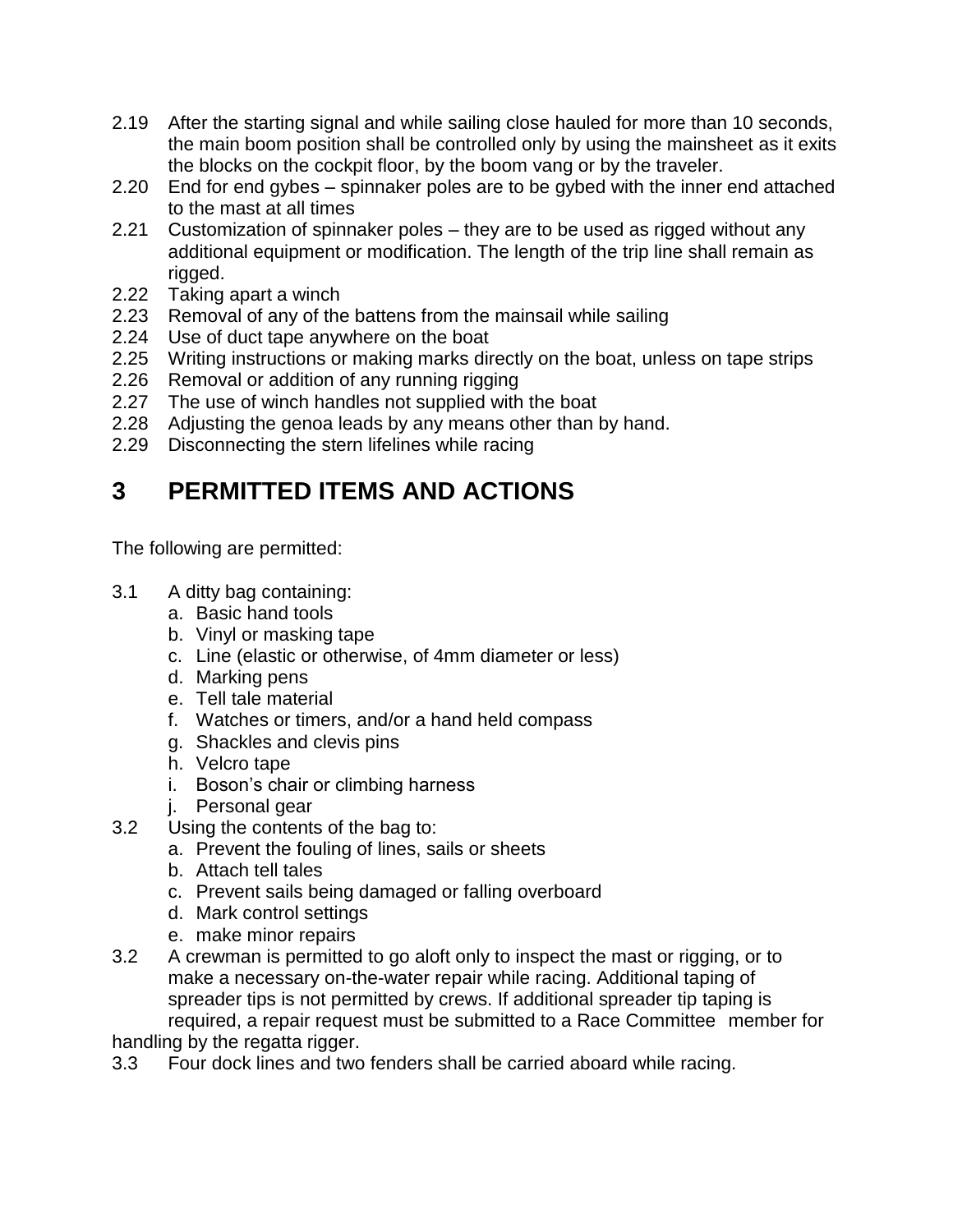# **4 MANDATORY ITEMS AND ACTIONS**

The following shall be mandatory:

- 4.1 The completion of a written damage report before leaving a boat and submitting it to the Race Committee or LBSF charter representative.
- 4.2 At the end of each sailing day:
	- a. Folding, bagging and placement of sails as directed
	- b. Leaving the boat in the same state of cleanliness as when first boarded that day
	- c. Locking hatch upon leaving boat for the day except when otherwise directed

4.3 At the end of the final day for a particular boat, the crew shall clean the boat (cabin and decks), remove all trash and remove all tape and marks

4.4 Any request to alter, in any way the equipment on a boat, shall be in writing and worded to permit a yes or no answer.

4.5 Compliance with any regulations, including speed restrictions and navigation marks, while leaving and returning to the berth or mooring.

- 4.6 The engine gear lever shall be in the reverse position while racing with the prop shaft aligned with the white stripe facing upward.
- 4.7 When shifting from forward to reverse or reverse to forward, idle the engine before engaging the new gear.

4.8 Infringement of items 4.2 and 4.3 will be considered as damage and the cost of rectification will be deducted from the damage deposit

4.9 The spinnaker foreguy shall be rigged as 2 for 1 purchase systems, with the tail ends dead ended at the foreguy cleats.

4.10 Spinnaker sheet turning blocks shall be attached to the outer aft eye strap near the shear line, with the sheets led through the blocks, inside the life lines. The spinnaker sheet and guy shall shall remain attached to the spinnaker at all times while set. The afterguy shall lead inside the lifelines unless the lifelines have been removed by the organizing authority. The sheet and guy shackles may be connected to facilitate attachment to the sail.

- 4.11 Three fore guy blocks shall be attached (one to the spinnaker pole, two to the fore guy eye on the deck).
- 4.12 Luff hanks are to remain attached to the headstay while sailing and taped to prevent sail damage
- 4.13 Halyards shall remain in the mast while sailing
- 4.14 The outhaul shackle, clew strap and cunningham hook shall remain attached to the mainsail while sailing.
- 4.15 Jib lead cars shall be attached to jib tracks with the detent pin facing aft
- 4.16 Jib sheets shall be led through jib sheet lead cars, through the turning blocks and to the forward cockpit winches.
- 4.17 The following approved equipment shall be onboard and rigged at all times while racing:
	- a. Three winch handles
	- b. Two genoa lead turning blocks
	- c. Two spinnaker turning blocks